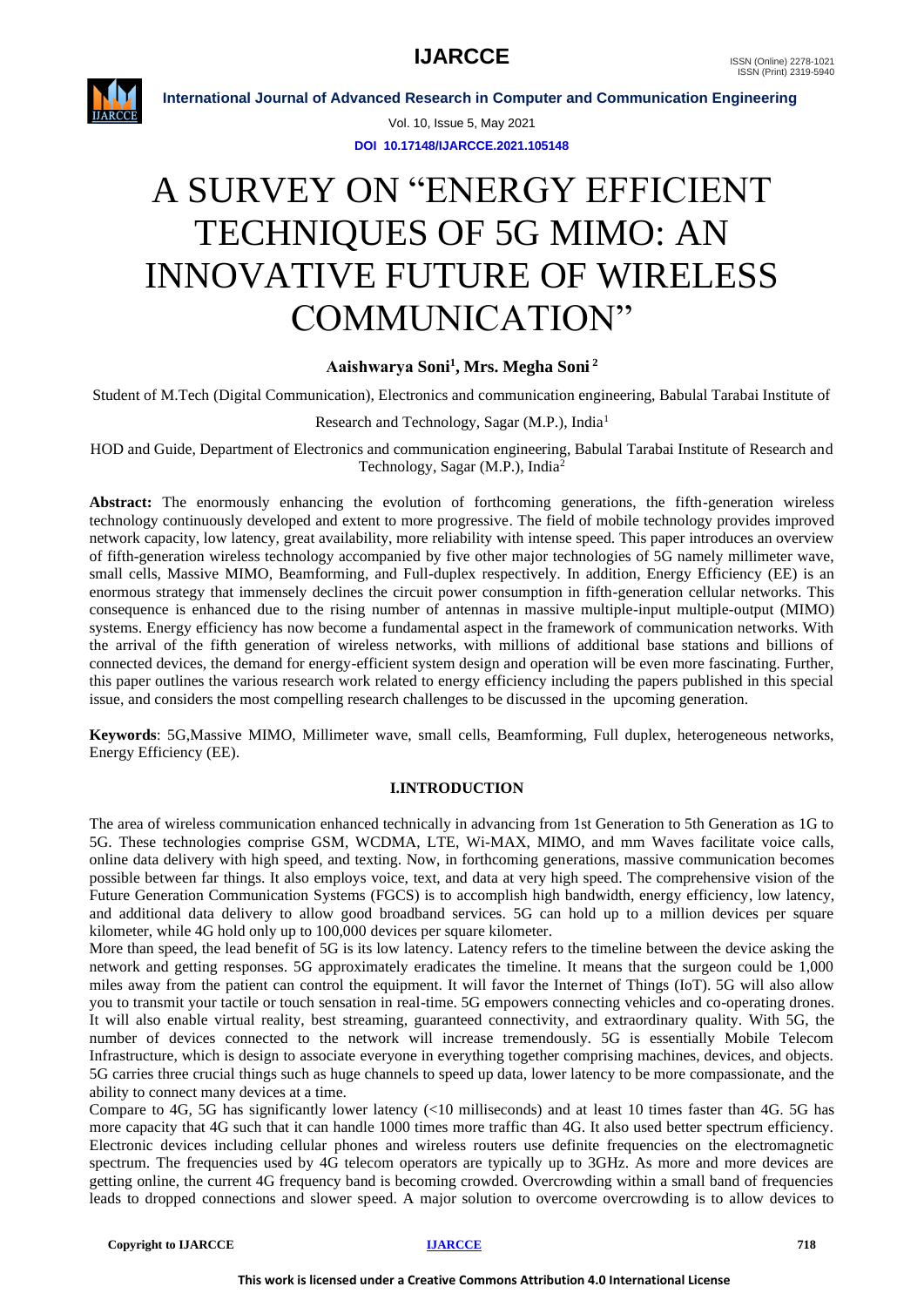

#### **International Journal of Advanced Research in Computer and Communication Engineering**

Vol. 10, Issue 5, May 2021

#### **DOI 10.17148/IJARCCE.2021.105148**

operate the frequencies in other bandwidth i.e., open up additional frequencies for telecommunication. Fifth Generation cellular network can exactly perform this. It operates under more frequency bands from 3GHz to 39GHz and possibly up to 300 GHz in the future. The use of this portion of the spectrum means more frequencies would be available for many more devices to communicate. In addition to getting more frequencies, 5G maintain its own set of trend new technologies as well. Evolution of generations of the communication standards demonstrated in figure 1.



Fig.1 Evolution of generations of the communication standards.

#### A. 1G

1G stands for first generation network includes the use of analog radio signals at the data rate of 9.6kbps to offer analog voice services i.e., Analog Telephony. In 1G, the analog signals are used with no data capabilities. It is commonly called an analog transmission technology that provides basic voice service. AMPS provides the first commercial cellular phone concept. The analog radio signals are employed with no data capacities, though digital signaling is managed to connect the radio towers to the rest of the telephone system by modulating (frequency modulation (FM)) the voice calls to a more immense frequency of about 150MHz.

Alternatively, frequency division multiplexing (FDM) is used to isolate the bandwidth into definitive frequencies that are designated to respective calls. The cell size for a conventional 1G network is about 2-20km.

The 1G network is set up on analog signals/protocol technology (FM) that determines one prevailing issue such as susceptibility to interference, which diminishes call quality. In addition, there was a lack of security due to no advanced encryption methods includes in analog signals. The 1G is entangled by limited capacity, huge phone size, lack of voice quality, less battery life, and frequent call dropping. It provides up to 30 KHz spectrum flexibility.

#### $R$  2G

2G stands for second generation network developed on GSM standards. This generation upgrades as, radio channel used by 1G network is analog, while 2G network id digital. 2G was able to provide a significantly improved voice quality. It is the first digital data service in the advancement of cellular network technology. It provides secure short message service (SMS) and multimedia messaging service (MMS) services and becomes digitally encrypted to overcome some of the limitations of 1G. 2G capabilities are achieved by allowing multiple users on a single channel via, multiplexing. To enhance connectivity, 2G was able to provide a semi-global roaming system. In advance, the 2G global system for mobile communications (GSM) specification supports cell sizes of up to 35 km using macro, micro, pico, or femtocells.

#### C. 3G

3G stands for third generation network support broadband and multimedia services. It utilizes a new technology called UMTS. Urged slightly by the growth in internet and IP network technology, 3G architecture strengthens support for an embellished data rate (throughput speed) and QoS. 3G technology involves the services such as global roaming and enhanced voice quality. It enables mobile telephony. Due to the consumption of more power as compared to previous generations, it is less economical to set up and operate. Thus, it is a major drawback in 3G Technology. Furthermore, 3G UMTS is backward adaptable with prior generations of cellular wireless technologies through its capacity to endure in distinction with the estate GSM or AMPS technology. The progression from UMTS through High-Speed Packet Access (HSPA) and expanded HSPA (HSPA+) significantly brought enlarged end-to-end network performance and ultimately brought to the development of the next generation of networks i.e. 4G. D. 4G

4G stands for fourth generation network that represents the generation of mobile cellular communication technology provide the broadband data transmission and broadcasting, in addition to very high-volume voice users. The architecture of 4G is based on , 4G Long Term Evolution (LTE) network, which is designed with to provide support for

#### **Copyright to IJARCCE [IJARCCE](https://ijarcce.com/) 719**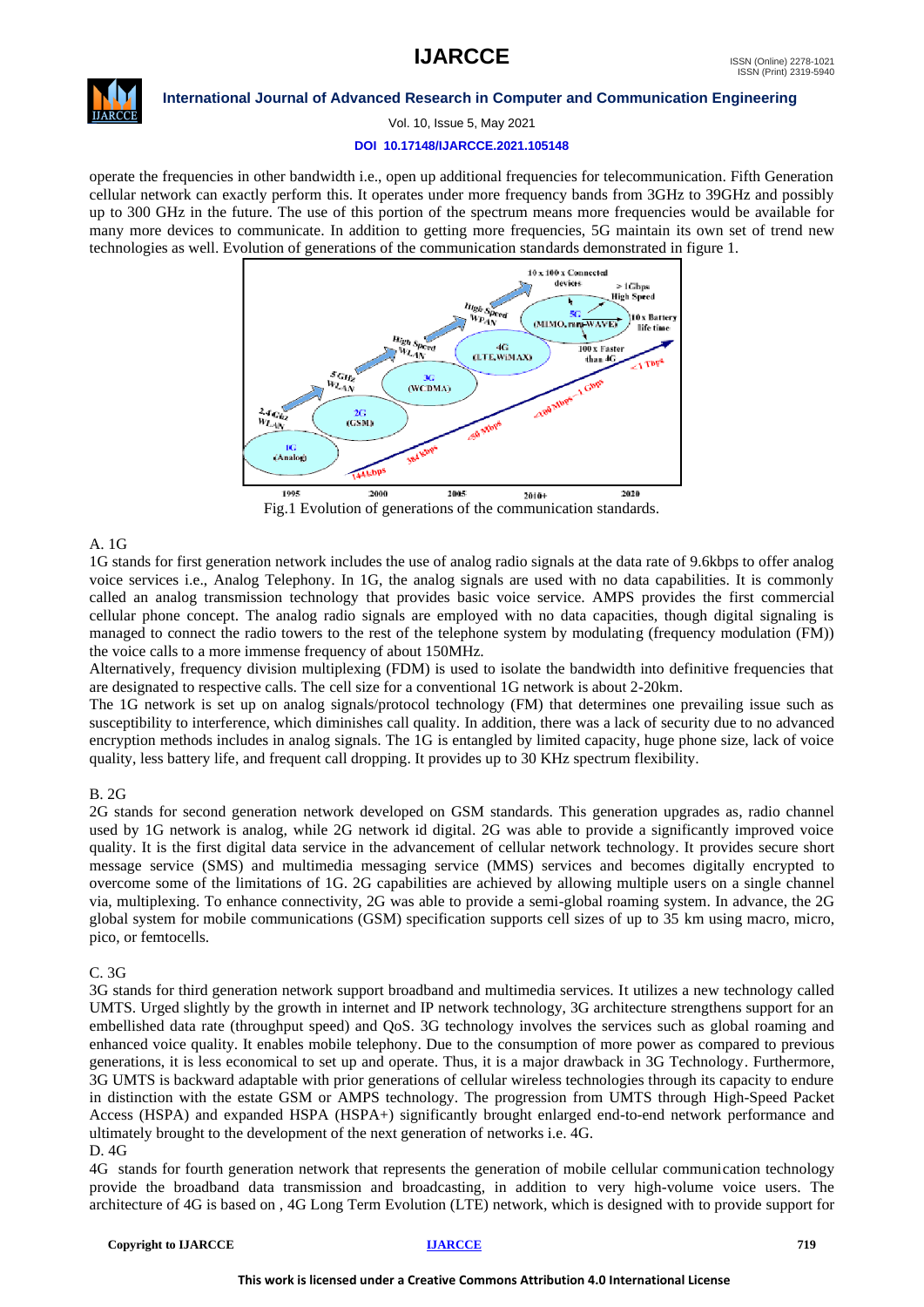

Vol. 10, Issue 5, May 2021

#### **DOI 10.17148/IJARCCE.2021.105148**

packet-switched traffic with seamless mobility, QoS, and minimal latency. This approach allows for the support of all services (data, voice, multimedia) through packet connections. The potential to accomplish the least latency, upgrading in Multiple Input Multiple Output (MIMO) techniques through discrete Radio Access Technologies (RATs) such as Orthogonal Frequency Division Multiple Access (OFDMA) and Single Carrier Frequency Division Multiple Access (SCFDMA) are elements of the crucial concerns and accomplishments of 4G technology. Diverse contemporary approaches such as carrier aggregation, relaying, and Coordinated MultiPoint (CoMP) transmission and/or reception conclusively constructed and carried out to administer further enhanced peak data rates, support for heterogeneous network formation, and spectrum flexibility amongst other competencies are astonishing achievements contributed by 4G technology. The areas of multicasting and interference mitigation are other major enhancements brought by the 4G era. It involves multicasting services i.e. evolved Multimedia Broadcast Multicast Service (eMBMS). The 4G technology provides the fastest speed, reduced latency, and crystal-clear voice calls. The 4G offers speed up to 1.5Gbps.

#### E. 5G

The next generation wireless technology is 5G i.e., Fifth Generation Technology. 5G has the capability to reinforce an extensive number of connections concurrently while advancing speed, latency, reliability, and power consumption for handsets and Internet of Things (IoT) devices. It provide a speed of 100 times faster than LTE, with 1-10 Gb/s with Massive connections of 100- fold increase of supported devices to 1 mn devices/km2. A 5G Technology provide Latency from 20 ms to 1ms Enhanced Mobile Broadband (EMBB), which provides faster data rates across wide coverage areas to improve various functions, including ultra-HD video streaming — Ultra-Reliable, Low-Latency Communication (URLLC), which broaden the speed and Quality of Service(QoS) in crucial functions, such as the control of robots and drones. Likewise, Massive Machine-type Communication (MMTC), associates the automatic generation, transmission, and processing of data among diverse machines without human invasion.

Second Generation cellular telecom networks based on GSM standards were commercially launched in 1991 in Finland. It could deliver a data rate of up to 9.6Kbps. 2G introduced data services for mobile, starting with the SMS text messages. The three primary benefits of 2G networks over their predecessors were:

1. Phone conversations was digitally encrypted.

2. It was significantly more efficient on the spectrum.

3. It allowed far greater mobile phone penetration level.

Further, to achieve higher data rates GSM carriers started developing a service called General Packet Radio Service (GPRS). This system overlaid a packet switching network on the existing circuit switched network. GPRS could transmit data rates up to 160 Kbps. The phase after GPRS is called Enhanced Data Rats for GSM Evolution (EDGE). It introduced 8 PSK modulation and could deliver data rates up to 500Kbps using the same GPRS infrastructure. Now the internet is becoming more popular and data services becoming more prevalent. Development of 3G, includes 3GPP UMTS, the Universal Mobile Telecommunications system succeeded EDGE in 1999. This system uses Wideband CDMA (W-CDMA) to carry the radio transmission, and often the system is referred to as WCDMA.Further, the production of truly global standards, the collaboration of both GSM and UMTS was expanded from ETSI to encompass regional Standards Development Organizations. The fortunate establishment of such an extensive and complicated system stipulation expected a well-structured framework. This gives birth to 3GPP and worked under the observation of ITU-R. ITU-R is one of the sectors of ITU, which manage the international radio-frequency spectrum and to ensure the effective use of spectrum ITU-R defines technology families and associate specific parts of the spectrum with these families. ITU-R also proposed a requirement for radio technology. Evolution of 3GPP, started from GSM to Long Term Evolution Advanced. 3G wireless network aims to provide a minimum data rate of 2Mbps for stationary or walking users, and 384 Kbps for moving vehicles. The Fourth generation system or Long Term Evolution (LTE) contain some significant features as follows:

Reduced delays, for both connecting establishment and transmission latency.

- Increased user data throughput.
- Increased cell-edge bit rate, for uniformity of service provision.
- Reduced cost per bit, implying improved spectrum efficiency.
- Simplified network architecture
- Seamless mobility, including different radio-access technologies.
- Reasonable power consumption for the mobile terminal.

The three fundamental technologies that have shaped the LTE radio interface design were :

- 1. Multicarrier technology
- 2. Multiple- antenna technology
- 3. The applications of packet switching to the radio interface.

In advancement, from services to multi-services i.e., from LTE Advanced to next Generation communication system is 5th Generation. The features of the 5th Generation includes: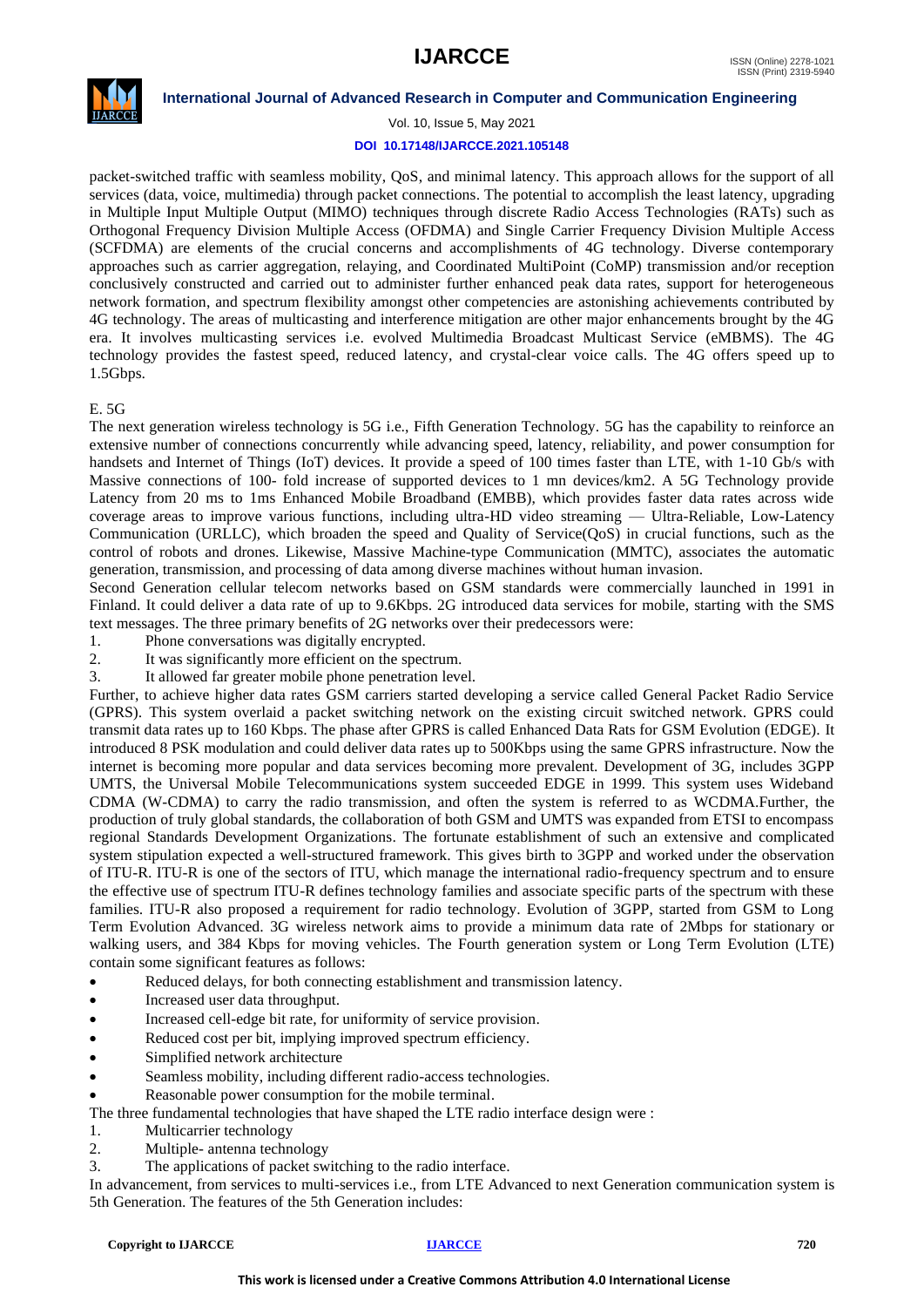

Vol. 10, Issue 5, May 2021

#### **DOI 10.17148/IJARCCE.2021.105148**

• Pervasive networks, in which users can concurrently be connected to several wireless access technologies and seamlessly move between them.

• Group cooperative relay, is a technique, considered to make high data rates available over a wider area of the cell.

• Cognitive radio technology, is a technique that would enable the user equipment / handset to look at the radio landscape in which it is located and choose the optimum radio access network , modulation scheme, and other parameters to configure itself to gain the best connection and optimum performance.

• Smart antennas are another major element of any 5G cellular system. Through this, it is the potential to modify the beam direction to facilitate communications that are more direct and inhibit interference and advance overall cell capacity.

While it can be argued that 3G and 4G technologies can connect peoples and partly things (objects or artifacts) in the case of 4G long term evolution (LTE) / LTE-Advanced (LTE-A). The developmental efforts to date towards the realization of 5G make it look increasingly indisputable that 5G will be able to connect everything, providing a seamless, coalescing connectivity for at least the next decade and possibly beyond. In other words, it suffices to assert that the advent of 5G will provide limitless access anywhere, at any time, for anyone, and anything. This is partly because this anticipated generation of technology, if successful, would create a unified air interface in establishing endto-end connectivity between mundane things such as smartphones, fridges, freezers, boilers, cars, wearable, utility meters, and many more. To put it in technical terms, 5G brings a world of appreciably enhanced mobile data broadband, ultra responsiveness, ultra-reliability, ultra-low latency, ultra-fast data rate, and enormous MTC/M2M or IoT capabilities. In 5G, the essential ingredients of radio resource allocation (a key component of RRM) including latency, throughput, reliability, QoS, and QoE are expected to be significantly optimized to entirely new, unprecedented levels. Several other key concepts, techniques, and schemes are CoMP, SC-FDMA, OFDMA, frequency division duplex time division duplex carrier aggregation (FDD-TDD CA), etc. One other key aspect of 5G is the evolution from cell centricity into device centricity, which exploits and harnesses intelligence at the device side (human or machine) such as via device-to-device (D2D). The target of 5G beyond 2020 is to fully commercialize 5G infrastructure deployment. Some advantages of 5G are as follows:

It provides intense speed.

• Low latency: Latency is the time between accessing an event and the response to it. Low latency is the envy, relatively spontaneous, feedback that makes all from gaming to downloading videos a c easy accomplishment. A huge file, for example, that would take over 25+ hours to download with 3G technology grabs less than four seconds to download with 5G.

• Peer-to-peer (P2P) communications: One can easily transfer data between devices in a matter of seconds.

• Vehicle-to-vehicle communications (V2V): 5G communication makes it possible for cars linked to smart traffic management systems to exchange information such as location, speed, and destination.

- It provides better gaming experiences.
- It provides enhanced cloud gaming technology.

• Improved virtual reality: With 5G advancements, response time is whittled down to a mere couple of milliseconds.

- It provides Robotic medical advancements.
- This technology provides immense development in the field of Robotic surgeries.
- It provides an evolution of IoT.

#### **II.TECHNOLOGIES OF 5G**



Fig.2 Major technologies of 5G.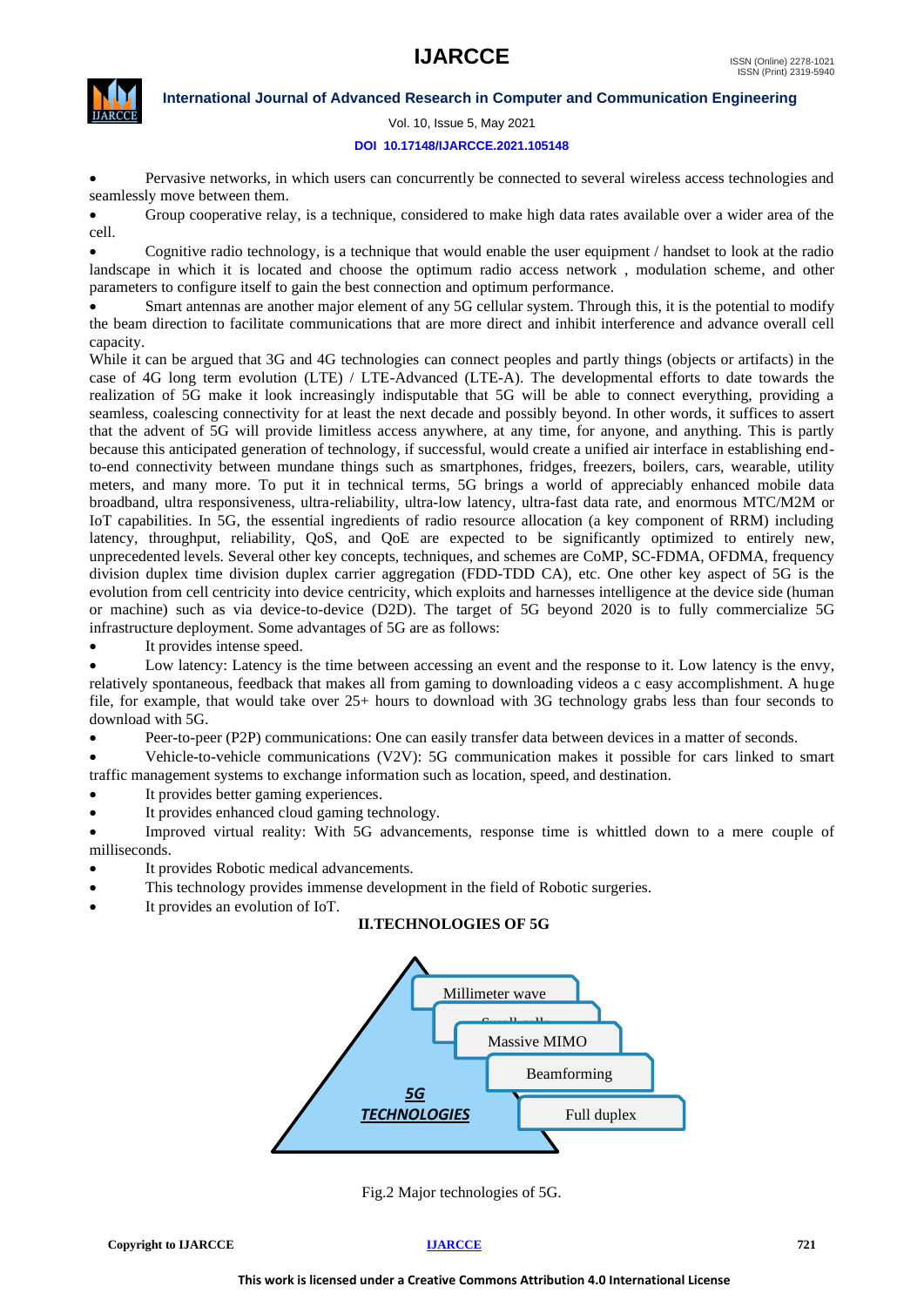

#### **International Journal of Advanced Research in Computer and Communication Engineering**

Vol. 10, Issue 5, May 2021

#### **DOI 10.17148/IJARCCE.2021.105148**

The five major technologies in 5G are Millimeter wave, small cells, Massive MIMO, Beamforming, Full duplex illustrated in figure 2. The electromagnetic waves are used while communication , which is classified as seven types, namely: Radiowaves for instant communications, Microwaves for data and heat, Infrared rays for invisible heat, Visible rays allow seeing, Ultraviolet rays are energetic light, X-Rays can penetrate our body and Gamma rays are nuclear energy.

The communication between the two stations in mobile communication refers to Air Interface or Access Mode. For wide-area coverage, 5G networks operate up to three frequency bands: Low Band 5G, Mid band 5G, and High Band 5G.frequency band of 5G network shown in table 1.

| <b>Frequency bands</b> | Range                             | <b>Features</b>                                       |  |
|------------------------|-----------------------------------|-------------------------------------------------------|--|
| Low Band 5G            | $600$ MHz $-$ 850 MHz             | Similar to 4G<br>$\bullet$                            |  |
|                        |                                   | The low band cell towers have a coverage<br>$\bullet$ |  |
|                        |                                   | area range similar to 4G cellphone towers.            |  |
|                        |                                   | Speeds are 30-250 Mbps<br>٠                           |  |
| Mid Band 5G            | $2.5$ GHz $-3.7$ GHz              | Frequencies are used in the Microwave                 |  |
|                        |                                   | range.                                                |  |
|                        |                                   | Cell tower coverage is upto several<br>$\bullet$      |  |
|                        |                                   | kilometers in radius.                                 |  |
|                        |                                   | Speeds are between 100-900 Mbps                       |  |
| High Band 5G           | $25 \text{ GHz} - 39 \text{ GHz}$ | Frequencies are used in the Microwave                 |  |
|                        |                                   | range.                                                |  |
|                        |                                   | Limited coverage range and needing small<br>$\bullet$ |  |
|                        |                                   | cells.                                                |  |

#### TABLE I FREQUENCY BANDS OF 5G NETWORKS

#### A. Millimeter waves

Millimeter waves broadcast at frequencies between 30 gigahertz to 300 gigahertz. As, they vary in their wavelengths from 1 millimeter to 10 millimeters hence, named Millimeter waves. In comparisons with radio waves, used in today's smartphones measure 1,000 times longer than Millimeter waves. So far, Millimeter waves were used in satellite communication as well as in RADAR operations.

Some cellular providers become bigger to use them to exchange data between two stationary points. However, using Millimeter waves to connect mobile users with nearby base stations is entirely a new approach. The major problem is that it cannot easily travel through the buildings and obstacles. In addition, trees, plants, and rain can easily absorb Millimeter waves. This consequence can be overcome by another 5G technology such as Small Cells.

### B. Small cells

Small cells are mini portable base stations, which require very low power. Millimeter waves cannot penetrate plants and buildings. Thus to prevent signals from the drop telecom operators may install thousands of small cell base stations in a town to create a dense network. Each base station will receive signals from other base stations and may forward data to users. A dense network of small cells increases both ratios per subscribers and provides improved signal quality for more efficient data transfer. A shorter distance between radio sizes also helps to overcome the short signal distance reach of millimeter waves or the other higher frequencies in the 5G radio spectrum.

Due to the combinational intricacy of low-complexity joint antenna selection and user, a small cell becomes the leading solution to increasing the data capacity of the network. Small cells are small to be enough to be installed on the light poles or the top of the residential buildings. This dense network provides more targeting and efficient user spectrum. Spectrum refers to the number of frequencies available to communicate. This is a very scares and expensive resource. Installing more base stations in 5G small cells means the frequency that one base station uses with the mobile devices in one area can be reused by another base station in a different area to serve another user. It shows that a smaller cell leads to greater use of frequencies and hence provides high spectral efficiency.

In early times, we had radiotelephones in cars. In this system, there was one central antenna tower in a city and perhaps 25 channels available on that tower. Since the center antenna is so far, the phone in the car needed a powerful transmitter to reach the antenna far away. In addition, limited the number of available channels met that many peoples can use it simultaneously. Meanwhile, cell phones came out, which divide the city into many small cells, which allow the frequency reused across the city such that many people can use cell phones simultaneously. In the typical analog cell phone system in the US, a carrier was granted about 800 frequencies in a city. Carriers then divided the city into many cells and reused frequencies across them to allow many users to use cell phones simultaneously. In small cells, it

**Copyright to IJARCCE [IJARCCE](https://ijarcce.com/) 722**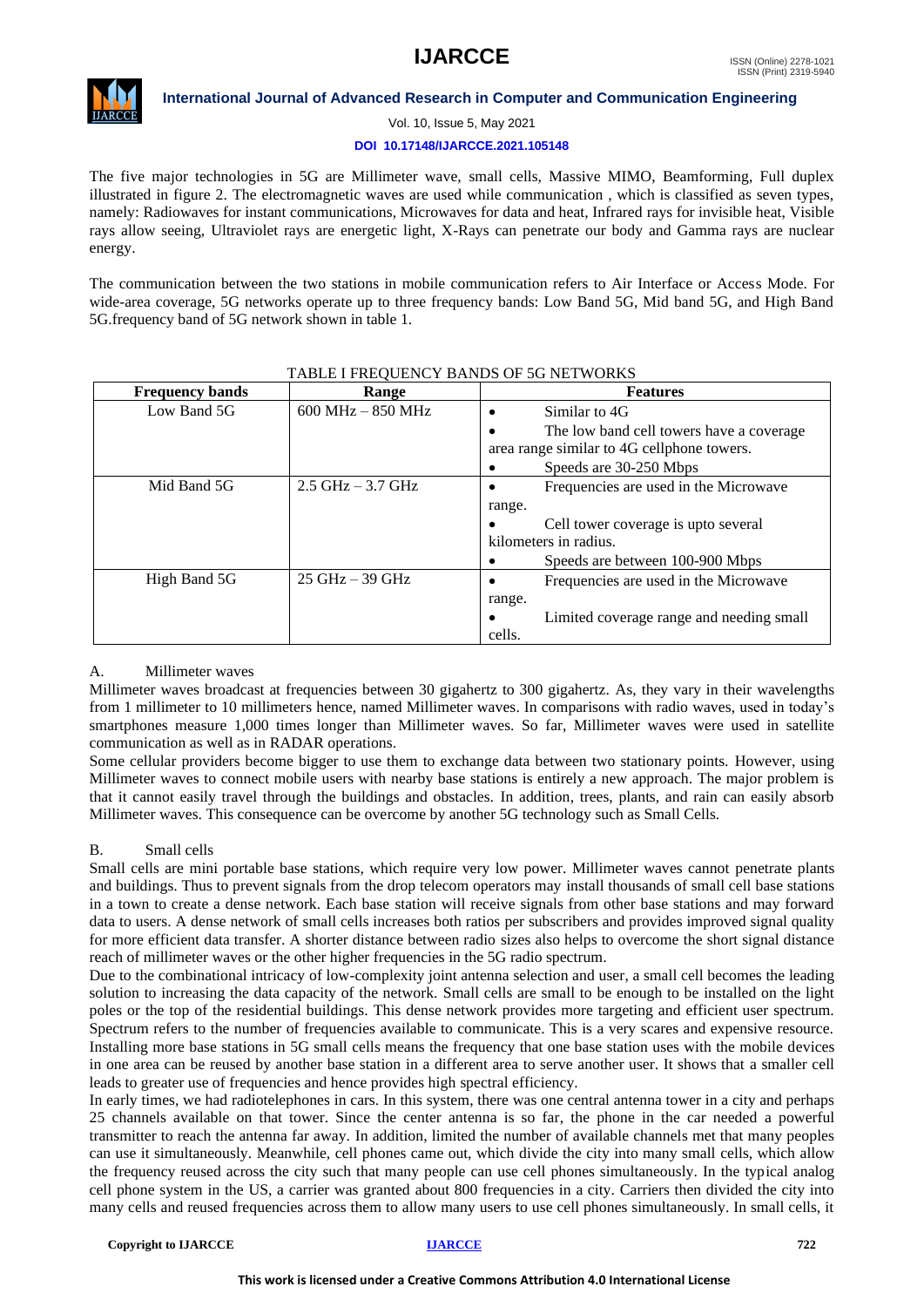

Vol. 10, Issue 5, May 2021

#### **DOI 10.17148/IJARCCE.2021.105148**

is difficult to set up a large number of small cells required to build up 5G network in rural areas. In addition, for broadcasting over millimeter waves 5G base stations will also help to have many more antennas fitted into the base stations of today's cellular networks. Fitting many antennas into a smaller sizes is a big issue, which is overcome by another 5G technology called Massive MIMO.

### C. Massive MIMO

Since length of an antenna is half of the wavelength of the waves it emits. Also, the wavelength is inversely proportional of frequency, so, higher the frequency in 5G, the smaller will be the size of the antenna. If the size of the antenna is small we can fit many more antennas into one array, which means we can build small cell base stations with a large number of antennas fitted into them relatively more easily. 4G base stations have about a dozen antenna ports. These ports manage all the cellular traffic, out of the 12/8 ports are for transmitters and 4 ports are for receivers whereas 5G base stations can support about 100 ports, which means many more antennas can fit into a single array. This increased capability means that the base station can send and receive signals from many more users simultaneously. Thus, the capacity of mobile networks increases. Continuously, using two or more antennas for input and output signals that are receiving and sending signals is called MIMO, which stands for Multiple Input Multiple Output.

In massive MIMO, dozens of antennas are used in a single array. Hence, the word massive was used along with the concept of MIMO. The most commonly seen definition of massive MIMO is that it is a system where the number of antennas exceed the number of users. In practice, it is called massive when there are 64 or more logical antenna ports in an array in a base station.

### D. Full duplex

In addition, to using massive MIMO, 5G engineers also trying to increase throughput and decrease latency by using the technology called full duplex, which modifies the way the antenna transmits and receives the signal and data.

In 3G and 4G networks, the two basic configurations for sending and receiving signals such as Frequency Division Duplexing (FDD) and Time Division Duplexing (TDD) are used. In FDD, transmission and reception happen at two different frequencies. The second configuration refers to Time Division Duplexing (TDD). In TDD, the send signal is separated from receive signal by using different time slots in the same frequency band i.e., the send and receive signals take turns, sends or uplink signals connects for few seconds and, the downlink or receive signals connects for the next few seconds. The full duplex has the ability of the transceiver to transmit and receive data at the same time for the same frequency. These technologies can potentially double the network capacity in a full duplex. The spectrum efficiency improved greatly in comparison with half-duplex (HD). But, there is a problem in the full duplex that is signal cell interference Si in the signal leakage from transmitter to its own receiver there are some techniques to overcome this problem which are as follows:

- 1. Propagation Domain SI suppression,
- 2. analog domain SI cancellation,
- 3. Digital domain SI cancellation

However, there are some other obstacles in achieving theoretical full duplex such as Residual cell interference, Traffic constraints, and Intracellular and Intercellular interference.

#### E. Beamforming

MIMO has a big limitation. The Antenna sends the signals in every direction at once. Therefore, when so many antennas are positioned so close to each other, it causes interference in signals emitting by different antennas. To address this challenge, there is another technology called Beamforming. Instead of broadcasting in every direction, a 5G base station sets a focused beam of data to a particular user refers to as Beamforming. Many times, the terms Massive MIMO and beamforming are used interchangeably. Further, in reality, Beamforming is used in massive mimo. Beamforming is a subset of massive MIMO. Beamforming has its subcategories, which are as follows:

- 1. Digital Beamforming is also known as Precoding.
- 2. Analog Beamforming.
- 3. Hybrid Beamforming.

Massive MIMO used many antennas. Since these antennas are located too closely to each other; there is interference among the signals sent out by these antennas. To avoid interference, Beamforming is used. Beamforming controls the direction of the wavefront and can be achieved by appropriate magnitude and phase of the signal transmitted by an individual antenna in an array. In other words, the same signal is sent from different antennas but there is a phase difference or space between them of at least half wavelength. This causes constructive interference of signal waves in one direction and causes destructive interference in all other direction i.e., a beam or a lobe is formed in one direction while rest in another direction. At the receiving end, the user gets multiple copies of the same signal, one each from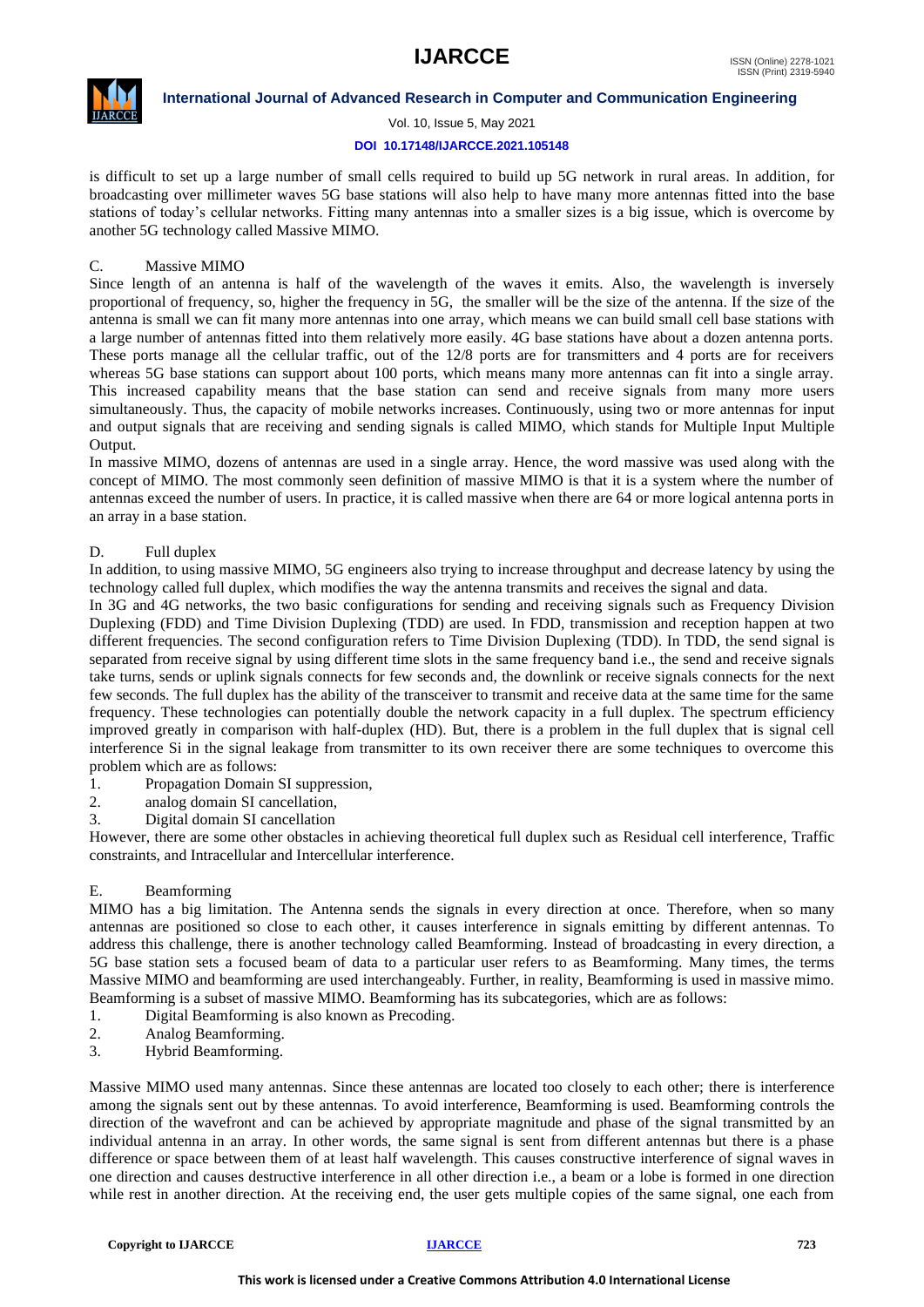

Vol. 10, Issue 5, May 2021

#### **DOI 10.17148/IJARCCE.2021.105148**

different antennas. However, depending upon the receiver via tower these multiple signals may be in opposite phases, and get destructive interference and hence cancel out each other or get constructively interference to create a stronger signal.

Since, antenna contains a radiating element, which emits electromagnetic radiation in all directions. However, instead, focus the radiation in all directions, if the user needs to focus the radiation in one direction then, there is a need of more than one antenna radiating element to feed them with the same signal. It refers to the single antenna with a more directed signal. For example, if we use two radiating elements placed next to each other, we get twice the energy in one direction and less energy going sideways in other directions. This two times energy is known as three decibels. Similarly, if we have four radiating elements and feed them with the same signal, we still have one antenna but we will get four times the energy going forward in one direction known as six decibels. The problem with this is that the receiver has to be in front of the antenna, if the receiver wants to be on the side the signal will not reach it.

Therefore, to target the beam in the same direction, we need to change the direction of the antenna or we need to feed each radiating element with the same signal but with different phases. If the signal to all radiating elements is the same except that they have different phases, we will have constructive interference in one direction and there will be destructive interference in all other directions. Instead of different phases, we can also use different amplitudes to have constructive interference in a given direction and create different types of beams.

By varying, the input signals to the radiating elements one can create multiple beams as well. These beams could go in different directions. In fact, one can also create a beam, which goes directly a user standing at the foot of the base station. This process of sending multiple beams is known as Spatial Multiplexing or Spatial Division Multiple Access (SDMA) in which number of antennas is same as a number of input signals. One can multiplex as many beams as the number of antennas.

#### **III.RELATED WORKS**

#### A. LITERATURE REVIEW

The use of heterogeneous networks a novel approach for a substantial extension of the network capacity, with enough cost to provide a rising user experience, where small base stations (BSs) are covered within the main network depend on coverage demand. Energy Efficiency is an important parameter that provides an important design criterion, as it allows operations to remain practically affordable through regulated energy consumption levels. The orthogonal pilot sequences for all UEs in the same cell prevent channel estimation from affected by the interference of other UEs. In addition, to attain an applicable performance system with an enormous data rate were analyzed, such that it alters the data rate to reduce inter-cell interference and provide corresponding channel estimation [1].

Moreover, ascertaining the status of the CSI requires a correlation of the received pilot from every UE with the recognized pilot signal accompanied with that UE. The crucial requirement for maximizing EE is to compute the joint transmission power and optimal antenna selection under the affected pilot sequences. The number of selected antennas is imperative because when the RF chains are associated with the preferred antennas, those antennas deplete more power and negatively influenced EE. Also, the extended NoAs when transmitting pilot sequences to every UE evaluates the M channel in the DL. Further, the energy-efficient massive MIMO design issue is examined in both single-cell and multi-cell scenarios to select suitable parameters to enhance the overall system energy utilization [2].

Furthermore, many investigators inspected the number of RF chains, taking into account the consequence of channel estimation for large PRS when the NoAs increased. The majority of analysts focused only on decreasing RFs at the enlarged numbers of antennas to maximize EE.

Nevertheless, the study reported [3] research on maximum EE by considering the DL massive MIMO system with enhancing the NoAs, several UEs, and CPC for transmitting power by taking into consideration for channel estimation and PC. When the transmitter furnished with a consequential NoA, the computational capacity with a minimal number of RF chains and the joint antenna selection enhanced EE. Likewise, the low-complexity iterative solution in multi-cell Non-Orthogonal Multiple Access-based (NOMA) [4] proposed in 5G cellular networks to examine the decency of SINR-based manipulated transmit power allocation for distinctive UE.

Also, researchers surveyed the extreme EE [5] to carry out data rates with inadequate transmitted power by deciding the user's maximal transmit power and low rate constraints. The maximal EE attained the minimal required power and rate constraints relying on investigating the circuit power when the transmitter furnished with a critical NoA.

Many investigators examined the advancement of definite models and dynamic algorithms. By administering lower computational intricacy, optimal performance EE can be carried about by engaged identical transmit power allotted to every UE. Further, the study [6] suggests boosting cell capacity by initiating an abundant number of BSs by lowering the cost with a definite number of RF chains.

The combinatorial intricacy of low-complexity joint antenna selection and user scheduling can support high cell efficiency by alleviating inter-cell interference. The user selection and channel estimation enhanced based on mitigating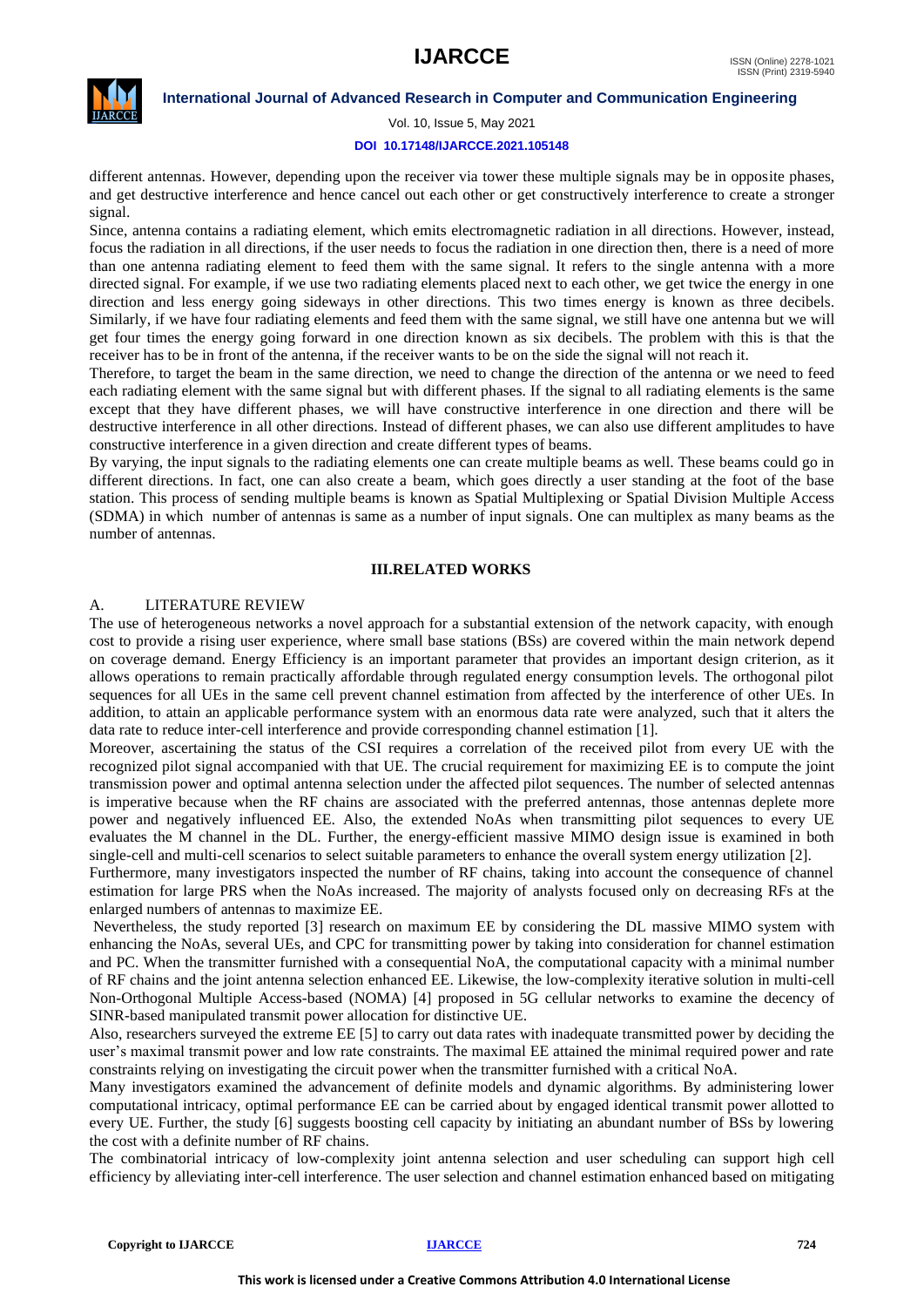

## **International Journal of Advanced Research in Computer and Communication Engineering**

Vol. 10, Issue 5, May 2021

#### **DOI 10.17148/IJARCCE.2021.105148**

the inter-user interference by exploiting a low-complexity iterative solution to attain optimal transmit power control and user selection. The summary of various previous related data, its features, and limitations is shown in table 2.

| Year           | <b>Problem related to</b>                 | <b>Features</b>                                              | Limitations                                                      |
|----------------|-------------------------------------------|--------------------------------------------------------------|------------------------------------------------------------------|
| 2011           | Problem of pilot                          | • Used training pilot sequences.                             | ZF and MMSE.<br>$\bullet$                                        |
| $[7]$          | contamination in                          | Achievable data rate by developing                           |                                                                  |
|                | Multi-cell systems.                       | a multi-cell MMSE.                                           |                                                                  |
| 2013           | Pilot contamination                       | • Used equivalent channel with pilot.                        | Infinite NoA.<br>$\bullet$                                       |
| [8]            | effect, the equivalent<br>System model.   | Derived the rate in the lower                                |                                                                  |
|                |                                           | bound.                                                       |                                                                  |
| 2013           | More circuit power                        | Proposed a practical power                                   | Large NoA.<br>$\bullet$                                          |
| [9]            | dissipated by analogue                    | consumption model to maximise                                | Proposed CPC<br>$\bullet$                                        |
|                | devices and a power                       | EE.                                                          |                                                                  |
|                | amplifier.                                |                                                              |                                                                  |
| 2014<br>$[10]$ | EE aspects and the<br>associated gains of | • low complexity decoding<br>framework                       | Seamless coverage and<br>$\bullet$<br>successful delivery of the |
|                | implementing RAN-as-a-                    | analysis of sparse code multiple<br>$\bullet$                | control signaling to all UE                                      |
|                | Service                                   | access (SCMA) scheme.                                        | in C-RAN is limited                                              |
|                |                                           | evolution of the LTE-A network                               | Lagrange Dual<br>$\bullet$                                       |
|                |                                           | toward 5G infrastructure                                     | Decomposition method is                                          |
|                |                                           |                                                              | proposed.                                                        |
| 2015<br>$[11]$ | · Pilot assignment<br>problem.            | Used joint pilot assignment and<br>resource allocation.      | Proposed Algorithm<br>$\bullet$<br>Conventional scheme.          |
|                | • Number of activated                     | Used an iterative algorithm to solve<br>$\bullet$            |                                                                  |
|                | antennas and power                        | the transformed problem.                                     |                                                                  |
|                | allocation units.                         |                                                              |                                                                  |
| 2015           | To maximize the EE the                    | Used ADC resolutions of a multi-<br>$\bullet$                | Impact of quality of<br>$\bullet$                                |
| $[12]$         | receiver.                                 | antenna receiver                                             | channel estimation should<br>be carefully investigate.           |
|                |                                           |                                                              |                                                                  |
| 2016           | Investigated energy                       | massive MIMO antennas and                                    | <b>EEHP</b> Algorithm<br>$\bullet$                               |
| $[13]$         | and cost efficiency solutions             | millimeter wave technology.                                  | proposed.                                                        |
|                | for 5G wireless<br>communication          | Investigate EE in multicell<br>$\bullet$                     | <b>CNAS</b> Algorithm<br>$\bullet$                               |
|                | systems with a large number               | scenarios.                                                   | proposed.                                                        |
|                | of antennas and RF chains                 |                                                              |                                                                  |
| 2016           | Evaluate the performance of               | Using individual mobility model<br>$\bullet$                 | System model based on<br>$\bullet$                               |
| $[14]$         | user mobility for 5G small cell           | (IMM).                                                       | IIM.                                                             |
| 2016           | networks<br>Large cost of RF              | • Used energy efficient (EEHP-                               | EE Hybrid Precoding zero<br>$\bullet$                            |
| $[15]$         | circuits                                  | MRFC)<br>algorithm                                           | forcing (ZF).                                                    |
|                |                                           | • Used the critical NoA searching                            |                                                                  |
|                |                                           | (CNAS) to reduce CPC                                         |                                                                  |
| 2016           | Pilot contamination.                      | Maximized EE under optimised<br>$\bullet$                    | Proposed (AO-BS)<br>$\bullet$                                    |
| $[16]$         | Increased CPC.                            | NoA, number of users, and pilot                              | algorithm                                                        |
| 2017           | To achieve multiple spectral              | sequences.<br>By designing the BSs with several<br>$\bullet$ | $\bullet$<br>RF energy harvesting                                |
| $[17]$         | and EE gains.                             | antennas.                                                    | capabilities cannot                                              |
|                |                                           |                                                              | investigated.                                                    |
| 2019           | Inter-cell interference.                  | Maximized EE under optimal NoA<br>$\bullet$                  | Adaptive Markov Chain.<br>$\bullet$                              |
| $[18]$         | High computational                        | selection, and user scheduling.                              | Limited policies<br>$\bullet$                                    |
|                | complexity.                               |                                                              | generalized to MM<br>regime.                                     |
|                |                                           |                                                              |                                                                  |

TABLE II SUMMARY OF PREVIOUS RELATED DATA, ITS FEATURES AND LIMITATIONS

1. Network design and implementation: 'Energy efficiency' (EE) is an enormous strategy that immensely declines the circuit power consumption (CPC) in fifth-generation cellular networks. This issue was enhanced because of the increasing number of antennas in massive multiple-input multiple-output (MIMO) systems. The Energy Efficiency of wireless networks increases by the approach of network designing and implementation. It is a technique used to deploy infrastructure nodes to broaden the confined area per consumed energy, comparatively than just the confined area. In addition, the use of base station (BS) switch-on/ switch-off algorithms and antenna muting techniques

**Copyright to IJARCCE [IJARCCE](https://ijarcce.com/) 725**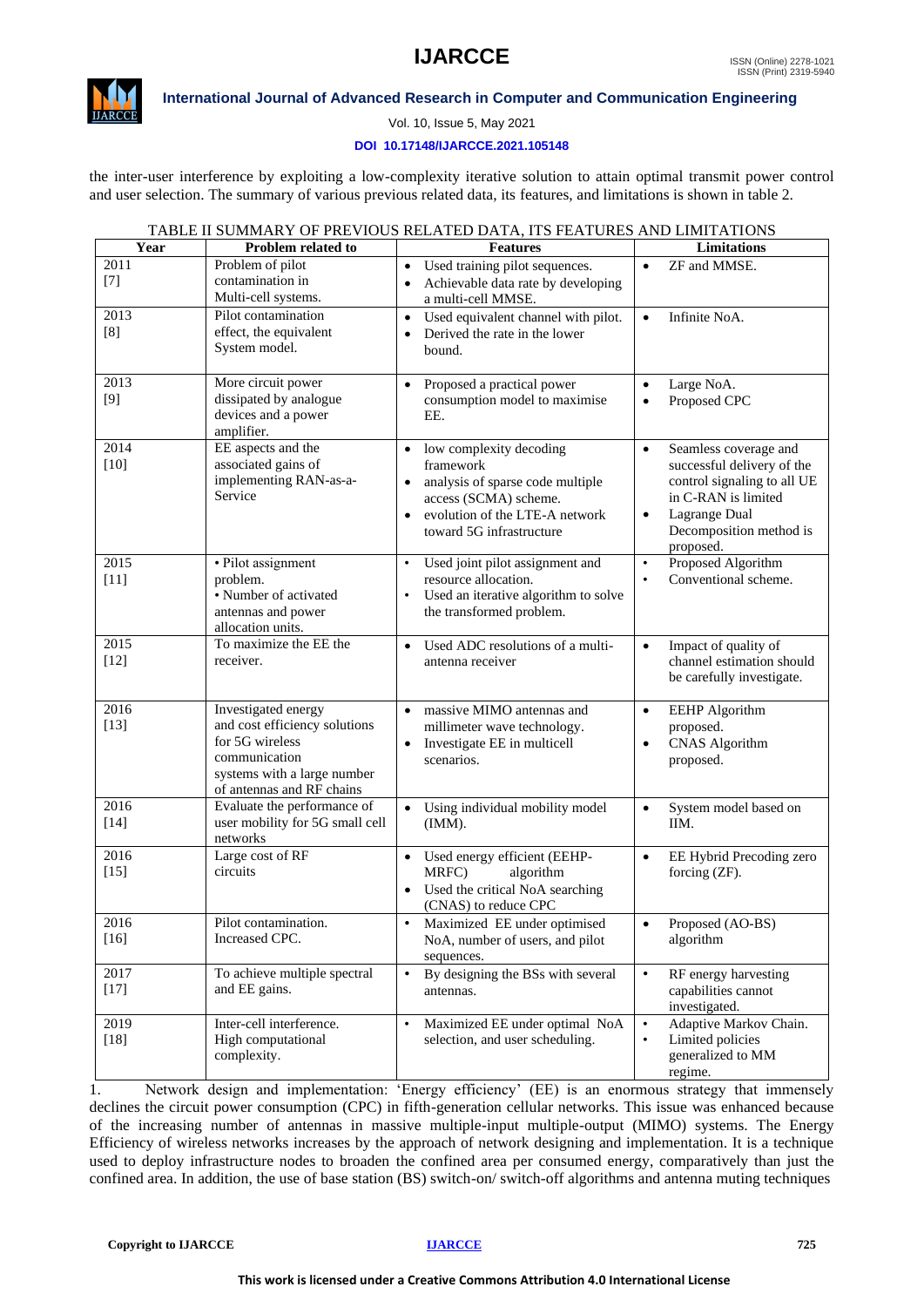

Vol. 10, Issue 5, May 2021

#### **DOI 10.17148/IJARCCE.2021.105148**

to adapt to the traffic conditions, can further reduce energy consumptions. Various technologies have been aimed for the planning implementation and operation of 5G networks to deal with the immense number of connected devices.

• Extensive Heterogeneous Networks: The concept of extensive networks is a concern with the enormously rising number of devices to serve by expanding the amount of implement infrastructure hardware. The principle fundamentals of network densification can attain strength and emerges as a very strong phenomenon for the implementation of 5G networks. Far from existing network implementation, which consistently decomposes a macrocell into almost less number of smaller areas, each compensates with small base stations, extensive heterogeneous networks significantly enhance the number of infrastructure nodes per unit of area [19]. A huge number of heterogeneous infrastructure nodes differ from macro BSs to femto-cells and relays are opportunistically implemented and stimulated in a demand-based pattern, thus leading to an irregularly shaped network design such as that shown in Fig. 3.



A crucial dispute when dealing with extensive heterogeneous networks is the design of the arrangement of the nodes in the network, which is usually typical to conclude inevitably. Rather, the nodes' locations are designed as random variables with a given spatial distribution, and within this framework, the ultimate extensive used principle is the theory of stochastic geometry [20] use this principle, most study proposed theory on extensive networks has been centered on the evaluation of traditional, non-energy efficient performance measures. Fewer consequences are accessible as much as energy efficiency is involved. From an energy-efficient point of view, node densification diminishes the (electrical and/or physical) separations between communicating terminals, thus managing higher data rates at lower transmit powers. Nevertheless, it still creates additional interference, which might diminish the network energy efficiency. This study has been investigated in [21], where it is clear that densification provides a useful impact on energy efficiency, but the benefit penetrates as the density of the framework nodes increases, thus illustrating that an optimal density level remain exists. The theory proposes the optimal network densification level is [22] examined, where a threshold value on the operating cost of a narrow BS is determined. If the threshold value is less, then micro BSs are profitable; on the other hand, if the threshold value will become more, they can be switched off.

Furthermore in this paper proposes [23], fractional programming to establish a spectrum allocation algorithm in OFDMA heterogeneous networks, to diminish the energy expenditure per transmitted bit. Additionally, another paper [24], investigate exceptional consequences regarding, using a game-theoretic approach, that framework sharing between different mobile network operators (MNOs) may accompany substantial energy savings by boosting the percentage of BSs in sleep mode.

Massive MIMO: If the concept of dense networks is to modify the number of framework nodes, the belief of massive MIMO is to modify the number of implemented antennas. In massive MIMO, traditional arrays with only minor antennas encouraged by heavy and costly hardware are changed by hundreds of limited antennas, which are maintained by low-cost amplifiers and circuitry. The exploration in such a technology has been stimulated [25], which examined how, incurring the law of giant numbers, large antenna arrays can balance out multi-user interference. This emerges the so-called encouraging propagation condition holds, which has been analytically justified in the overview works [26].

Furthermore, massive MIMO systems also come with certain challenges and destructions. First, expanding a very large number of antenna points in the direction of very enormous systems, for which a microscopic evaluation is consistently too convoluted. Rather, system inquiry and design must complete based on the defining behavior of the network. Thus, this effort can be carried out employing random matrix theory.

Additionally, massive MIMO systems are outline by a more ambitious channel estimation effort, due to a more harsh pilot contamination consequence, and to more additionally serious hardware abolition. Improvements to challenges,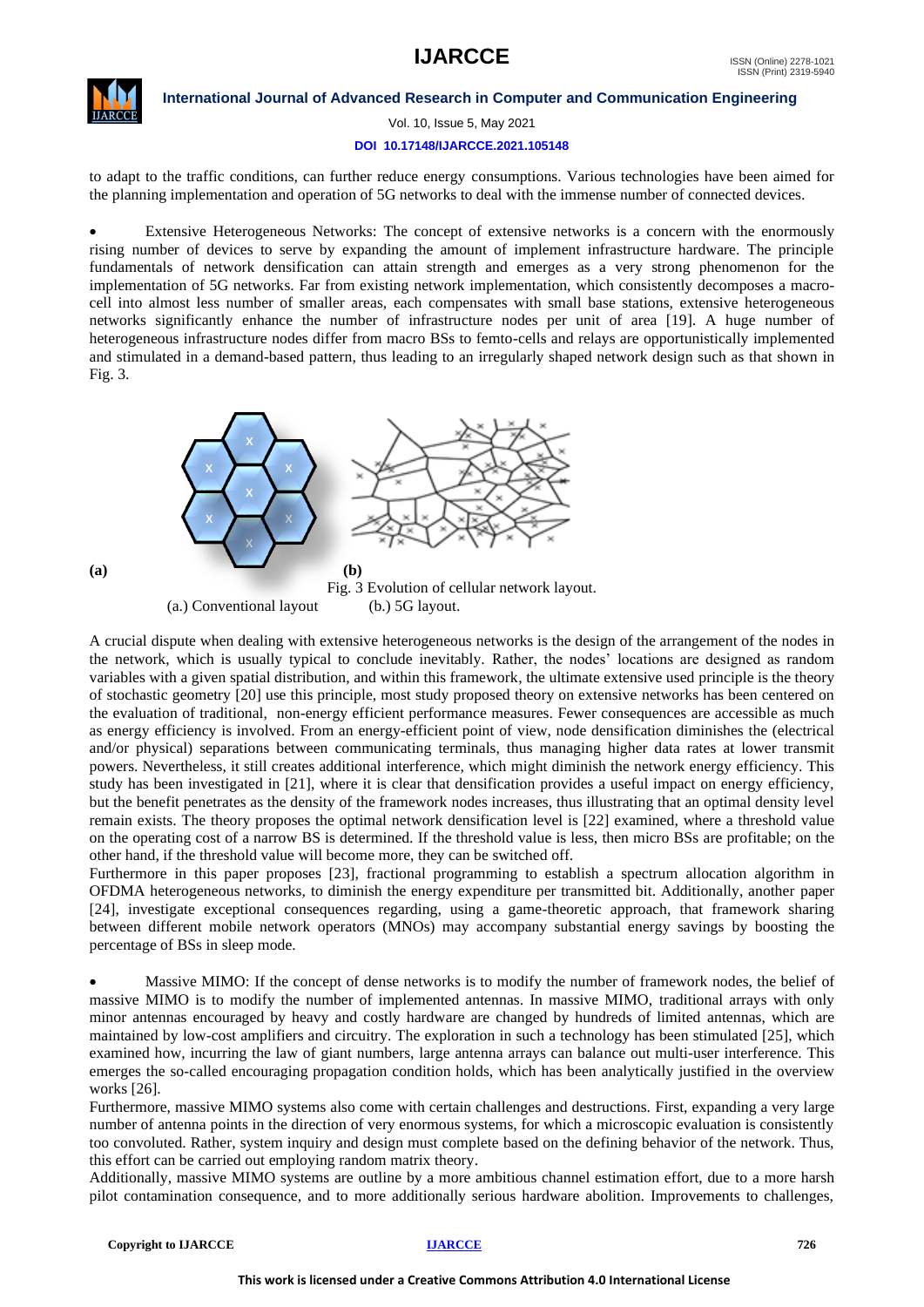

#### **International Journal of Advanced Research in Computer and Communication Engineering**

Vol. 10, Issue 5, May 2021

#### **DOI 10.17148/IJARCCE.2021.105148**

these disputes have mainly directed on conventional performance methods, and outcomes on the energy efficiency of massive MIMO systems have established. As the energy efficiency is involved, massive MIMO has been demonstrated to curtail the radiated power by a component proportional to the square root of the number of deployed antennas, while carrying the information rate unchangeably [27]. Nonetheless, this outcome appeals to an optimal, single-cell massive MIMO system entirely, and without taking into account the hardware-consumed power. However, the accumulated action of hardware damages in massive MIMO systems and the energy efficiency are investigated [28]. Furthermore, the hardware power encompassed in the evaluation and demonstrated that the network energy efficiency is enlarged for a limited number of deployed antennas [29]. Additionally, these exclusive concerns forward the field of energy efficiency in dense networks. Furthermore, this research investigate [30] a structure for self-organizing cells that autonomously activate or deactivate in acknowledgment of traffic demands.

Network formation in feedback to traffic conditions is also investigated [31]. This concluded that in the existence of heavy traffic conditions, deploying indoor small cells is more energy-efficient than conventional network layouts. Additionally, [32] an optimization structure for energy-efficient radio resource management in heterogeneous networks is recognized, considering stochastic traffic advents. Likewise, this research [33] incorporates the heterogeneous path and the massive MIMO technology, examining the complication of regulating the ideal BS density, transmit power levels, and a number of deployed antennas for greatest energy efficiency. Other than this, this research analyst [34] deals with a two-way relay channel, in which multiple combinations of full-duplex users exchange information through a full-duplex amplify and- forward relay with extensive antennas. Contrasting transceiver approaches were analyzed, which are demonstrated to attain energy efficiency gains.

#### 2. Offloading techniques

Offloading techniques are a major key technology used to enhance the capacity and energy efficiency of future generation mobile networks. Upcoming networks will tremendously depend upon offloading technique approach. At present, the user devices are earlier equipped with multiple radio access technologies (RATs) such that wherever some other associated technologies are present such that cellular traffic can be offloaded and new cellular resources can be brought to those users that will not offload their traffic. However, the following offloading strategies/approaches can be used to overcome the traffic overload such as Device-to-device (D2D) communications.

• Device-to-device (D2D) communications:A radio technology that facilitates devices to transmit data precisely with other devices, without transmitting the data using a network framework refer to Device-To-Device (D2D) communication. It is the fundamental solution for the next generation (5G) networks to negotiate with these concerns. D2D communication in cellular networks supports straightforward communication among two mobile users without the involvement of a Base Station (BS) or infrastructure-based network. It further plays a vital role in forthcoming cellular networks as it ensures ultra-low latency for communication among users. This innovative approach may operate in a licensed or unlicensed spectrum. It is a novel extension of the conventional cellular communication criterion.

In twhe development of D2D communications, massive MIMO, and small cells for 3GPP LTE Advanced networks has been introduced as an approach of employing the enormous growth in mobile data traffic and decline the large infrastructural cost. While user devices are not acknowledged to directly communicate in a traditional network, D2D communications refer rather to the scenario in which certain co-located devices can connect directly with the help of a cellular frequency. D2D techniques have an intellectual influence on the system energy efficiency as direct transmission among neighboring devices may arise at a much lower transmit power than that desired for communication through a BS that can be far away. The current system design for energy efficiency involves the modern direction of proximity-based applications such as proximity file sharing, advertising, and local multicasting. The D2D communications have been recommended for the enhancement of the flexibility and network throughput of local service, and for reinforcing public safety service in the context of 3GPP LTE-Advanced poor network coverage. In D2D communications, nearby cellular network users can instantaneously share data without passing the BS.

Furthermore, the D2D communications can convince proximity gains, hop gain, and reuse gain. In such a way, device EE can be advanced by D2D communications.

Additionally, it can allow users, more space such that they can share data in any of the three enthusiastic ways. The three ways are as follows: (1) By using the orthogonal resource of the traditional cellular users, (2) transmitting data directly reusing the resource of other cellular users (reusing mode), and (3) is considered as traditional cellular users who can communicate with each other in a typical way through the BS (Cellular mode). Network and device EE can be substantially improved through proper mode selection. Traditional MIMO can accomplish spatial diversity, spatial multiplexing gains, and array gain, and can boost EE. Large-scale or massive MIMO is recognized as a cost-effective infrastructure for 5G networks because of using more antennas at its BS correlated to the minimal MIMO. The BS in a massive MIMO system in Figure 4, can communicate concurrently with various users on a similar frequency rating.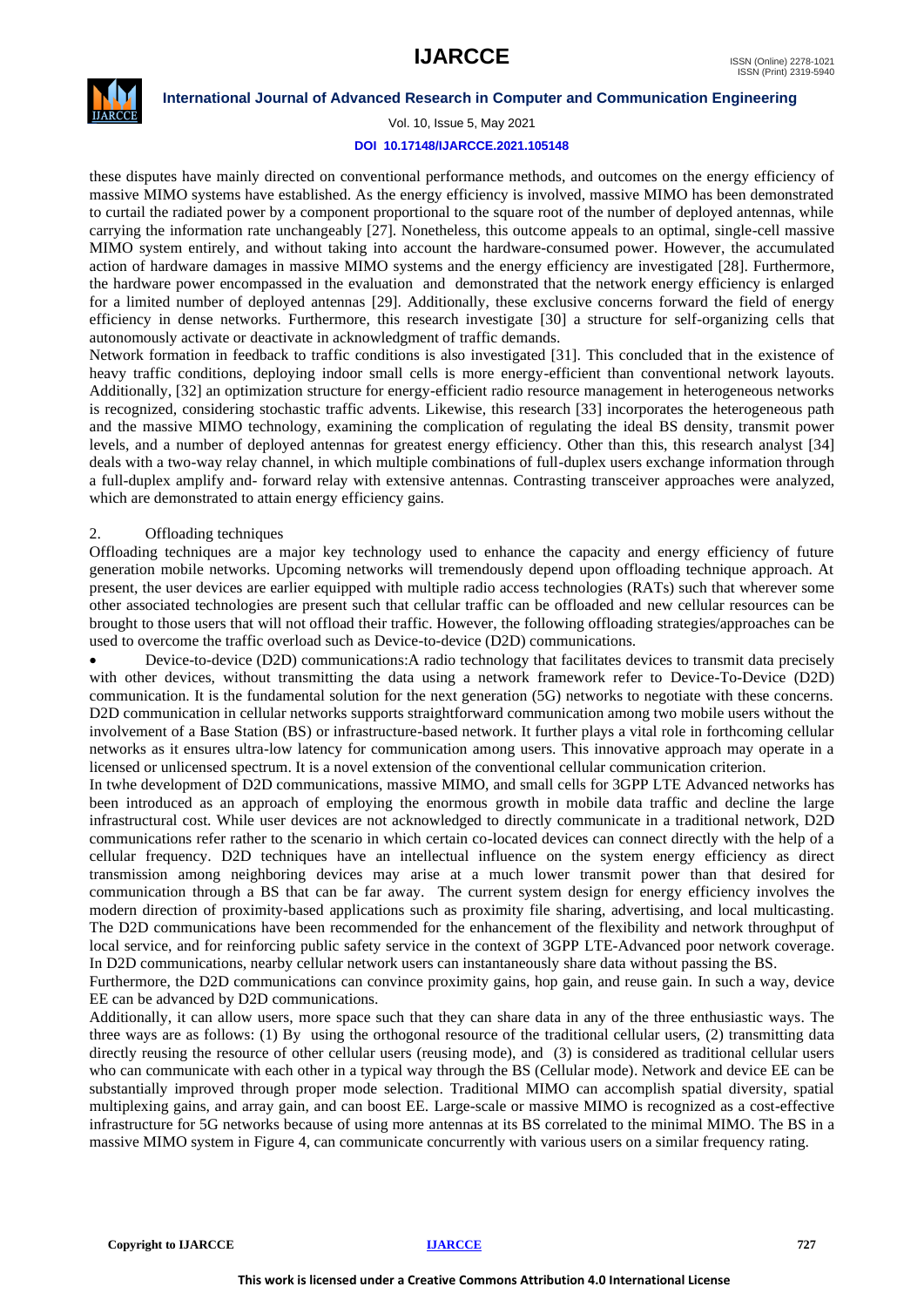

#### **International Journal of Advanced Research in Computer and Communication Engineering**

Vol. 10, Issue 5, May 2021

**DOI 10.17148/IJARCCE.2021.105148**



Fig. 4 Massive MIMO communication

When there are several antennas at the BS correlated to the number of users, the channel vectors become asymptotically orthogonal for distinct users. Thus, simple linear precoders such as zero-forcing as well as matched-filter can be deployed to asymptotically bring about the appropriate capacity. To accomplish a corresponding data rate like the single-antenna systems with known perfect CSIT at the BS, the transmit power is reduced by the number set up antennas at the BS. The EE of a system can be increased by disabling some antennas at the base station as in the minimal MIMO. On the other hand, the EE can be enhanced by administering a hybrid analog and digital beamforming RF structure for circuit power balancing and power transmission. To maintain the integrity of the specifications, certain antennas are associated with one RF chain to form analog beamforming that provides the array gain, while certain analog beams are associated to form the digital beamforming that results in the multiplexing gain.

In the heterogeneous network of massive MIMO, improving EE is a big challenge. An area can be under the coverage of a massive MIMO, and from the EE aspect, researchers are still challenging the massive MIMO and HetNets deployment for similar coverage. More flexible and greater EE can be brought by sleep mode control for various small cells in HetNets on the other hand the massive MIMO cell can execute less number of small cells because of its large array gain. Consequently, to study energy-efficient massive MIMO systems in the Heterogeneous networks are required.

#### **IV.CONCLUSION**

In this paper, we have discussed the outline of fifth-generation wireless technology followed by five other major technologies of 5G namely millimeter wave, small cells, Massive MIMO, Beamforming, and Full-duplex respectively. Also, Energy efficiency has now become a fundamental aspect in the framework of communication networks. With the advent of the fifth generation of wireless networks, with millions of increased base stations and billions of connected devices, the insistence for energy-efficient system architecture and operation will be indeed more compelling. Significantly, this paper summarizes the diverse research work that gives an account of energy efficiency comprising the papers published in this special concern. Further, investigating energy-efficient massive MIMO systems in the Heterogeneous networks a leading challenge in the research field.

#### **REFERENCES**

[1]. W. Zhaocheng, C. Qian, L. Dai, J. Chen, C. Sun *et al.,* "Location-based channel estimation and pilot assignment for massive MIMO systems," in *IEEE Int. Conf. on Communication Workshop*, London, UK, pp. 1264–1268, 2015.

[2]. X. Wenjun, S. Li, S. Wang, Z. Feng, J. Lin *et al.,* "Joint parameter selection for massive MIMO: An energy-efficient perspective," *IEEE Access*, vol. 4, pp. 3719–3731, 2016.

[3]. W. Liu, S. Han and C. Yang, "Energy efficiency scaling law of massive MIMO systems," *IEEE Transactions on Communications*, vol. 65, no. 1, pp. 107–121, 2016.

[4]. A. Salh, L. Audah, N. S. Shah and S. A. Hamzah, "Mitigating pilot contamination for channel estimation in multi-cell massive MIMO systems," *Wireless Personal Communication*, vol. 112, no. 3, pp. 1643–1658, 2020.

[5]. A. Salh, N. S. Shah, L. Audah, Q. Abdullah, W. A. Jabbar *et al.,* "Energy efficient power allocation and joint user association in multiuserdownlink massive MIMO system," *IEEE Access*, vol. 8, pp. 1314– 1326, 2020.

[6]. H. Pervaiz, L. Musavian and Q. Ni, "Joint user association and energy-efficient resource allocation with minimum-rate constraints in two-tier HetNets," in *IEEE 24th Annual International Symposium on Personal, Indoor, andMobile Radio Communications*, London, UK, pp. 1634–1639, 2013.

[7]. D. Ha, K. Lee and J. Kang, "Energy efficiency analysis with circuit power consumption in massive MIMO systems," in *IEEE 24th Annual Int. Sym. on Personal, Indoor, and Mobile Radio Communications*, London, UK, pp. 938–942, 2013.

[8]. W. Liu, S. Han and C. Yang, "Is massive MIMO energy efficient?," arXiv preprint arXiv:1505.07187, 2015.

[9]. X. Ge, Y. Sun, H. Gharavi and J. Thompson, "Joint optimization of computation and communication power in multi-user massive MIMO systems," *IEEE Transaction on Wireless Communication*, vol. 17, no. 6, pp. 4051–4063, 2018.

[10]. Peng, M., Zhang, K., Jiang, J., Wang, J., & Wang, W. (2014). Energy-efficient resource assignment and power allocation in heterogeneous cloud radio access networks. *IEEE Transactions on Vehicular Technology*, *64*(11), 5275-5287.